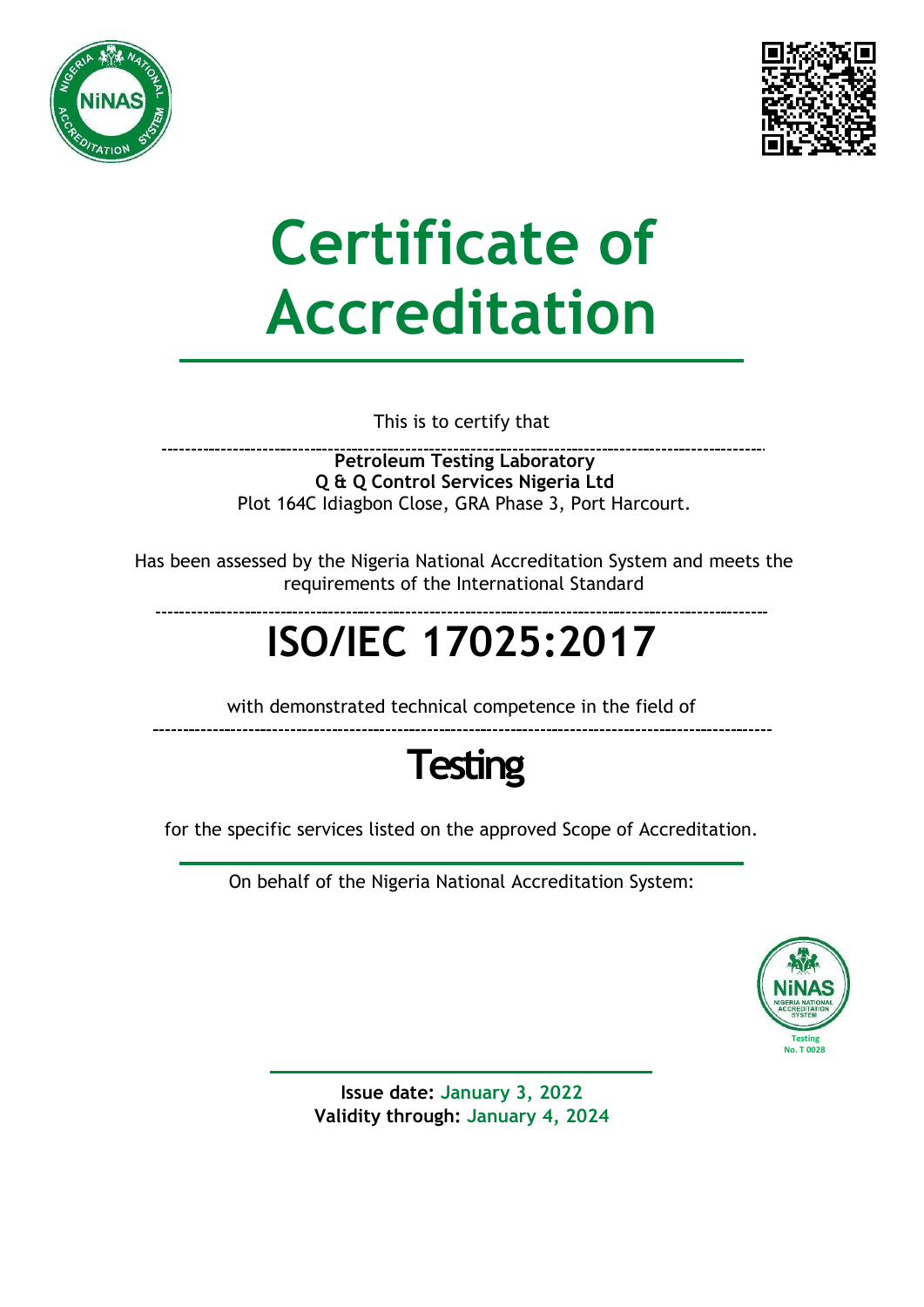#### **Scope of Accreditation**

### **Petroleum Testing Laboratory**

#### **Q & Q Control Services Nigeria Ltd**

Plot 164C Idiagbon Close, GRA Phase 3, Port Harcourt.

**Schedule NO.: T 0028 Issue No. 1: 03 01, 2022 Valid to: 02 01, 2024**

| <b>Materials/Products</b><br><b>Tested</b>                | <b>Types of Tests/Properties Measured /</b><br><b>Range of Measurements</b>     | <b>Standard Specifications / Techniques Used</b> |
|-----------------------------------------------------------|---------------------------------------------------------------------------------|--------------------------------------------------|
| Gasoil                                                    | Acid and base number                                                            | <b>ASTM D974</b>                                 |
| Gasoil                                                    | Aniline point                                                                   | ASTM D611                                        |
| Gasoil, DPK,<br>Naphtha, Gasoline                         | Appearance (free water $\&$<br>particulate contamination in<br>distilate fuels) | ASTM D4176                                       |
| Fuel oil, Gasoil                                          | Ash content                                                                     | ASTM D482                                        |
| Fuel oil, Gasoil                                          | Heat of combustion (Estimated)<br>-Gross and Net                                | ASTM D4868                                       |
| Gasoil, Fuel oil                                          | Carbon Residue, Conradson                                                       | <b>ASTM D189</b>                                 |
| Fuel oil                                                  | <b>CCAI</b>                                                                     | ISO 8217                                         |
| Gasoil                                                    | Cetane index                                                                    | ASTM D4737                                       |
| Gasoil                                                    | Cetane index                                                                    | ASTM D976                                        |
| Fuel oil                                                  | Cleanliness rating -<br>Compactibility & Stability                              | ASTM D4740                                       |
| Gasoil                                                    | Cloud point                                                                     | ASTM D2500                                       |
|                                                           | Colour, ASTM                                                                    | ASTM D1500                                       |
| DPK, JET-A1,<br>Naphtha                                   | Colour, Saybolt                                                                 | ASTM D156                                        |
| Gasoil, DPK,<br>Gasoline, Naphtha                         | Copper corrosion                                                                | ASTM D130                                        |
| Fuel oil, Gasoil,<br>Naphtha, DPK,<br>Gasoline, Crude oil | Density @15°C / Relative<br>density $@$ 60°F / API gravity                      | <b>ASTM D1298</b>                                |
| Fuel oil, Gasoil,<br>Naphtha, DPK,                        | Density @15°C / Relative<br>density $@60^{\circ}F / API$ gravity                | ASTM D4052                                       |
| Gasoline, Crude oil                                       | Atmospheric distillation                                                        | <b>ASTM D86</b>                                  |
| Naphtha, Gasoline,<br>DPK, JET-A1                         | Doctor test                                                                     | ASTM D4952                                       |